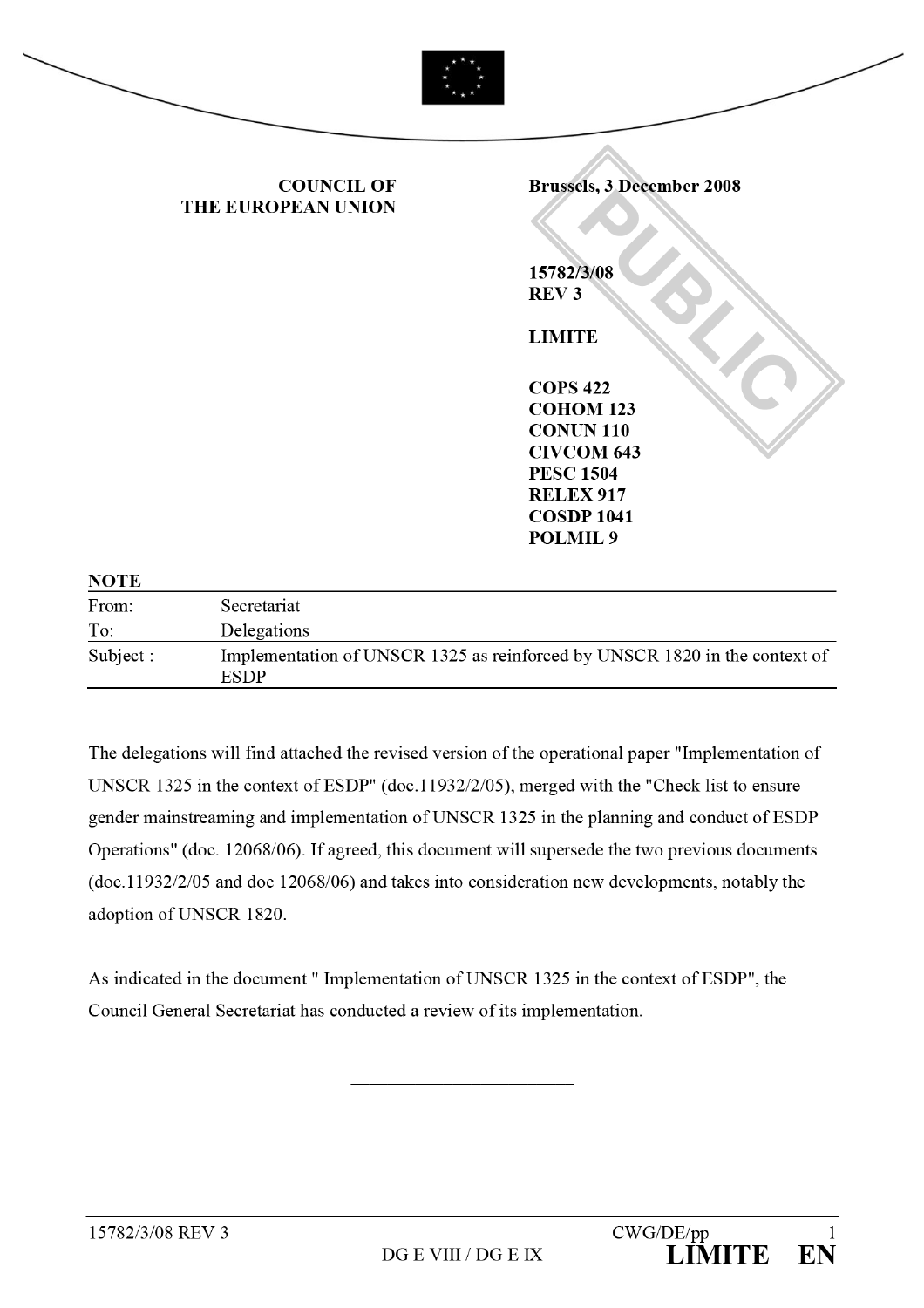### **References**

| Ref A:   | Resolution 1325 (2000) of the United Nations Security Council concerning women,     |
|----------|-------------------------------------------------------------------------------------|
|          | peace and security (UNSCR 1325)                                                     |
| Ref B:   | Council conclusions on promoting gender equality and gender mainstreaming in crisis |
|          | management (doc. $14884/1/06$ REV 1)                                                |
| $RefC$ : | Resolution 1820 (2008) of the United Nations Security Council on women peace and    |
|          | security – violence against women (UNSCR 1820)                                      |
| Ref D:   | Compilation of Documents: Mainstreaming Human Rights and Gender into European       |
|          | Security and Defence Policy (doc. 11359/07 EXT 1)                                   |
| $RefE$ : | Compilation of Documents: Mainstreaming Human Rights and Gender into European       |
|          | Security and Defence Policy, Brussels, 2008                                         |
|          | (http://www.consilium.europa.eu/ueDocs/cms Data/docs/hr/news144.pdf)                |
| RefF:    | Comprehensive approach to EU Implementation of United Nations Security Council      |
|          | Resolutions 1325 and 1820 on Women, Peace and Security (doc. 15671/08)              |

#### $\mathbf{L}$ **Introduction**

In February 2005, the EU Ministers on Gender Equality reaffirmed their commitment to implement and encourage initiatives, policies and programmes, following the United Nations Security Council Resolution 1325 concerning women, peace and security (UNSCR 1325). In May 2005, the GAERC encouraged its competent bodies to carry out further work in areas related to the implementation of specific aspects of UNSCR 1325. On 7 November 2005 the Council noted the document "Implementation of UNSCR 1325 in the context of ESDP", focusing on practical measures for taking work forward on UNSCR 1325 in an ESDP context, contributing at the same time to the application of the EU's general approach to gender mainstreaming. The "Checklist to ensure gender mainstreaming and implementation of UNSCR 1325 in the planning and conduct of ESDP operations", (doc. 12068/06) was finalised by PMG on 27 July 2006.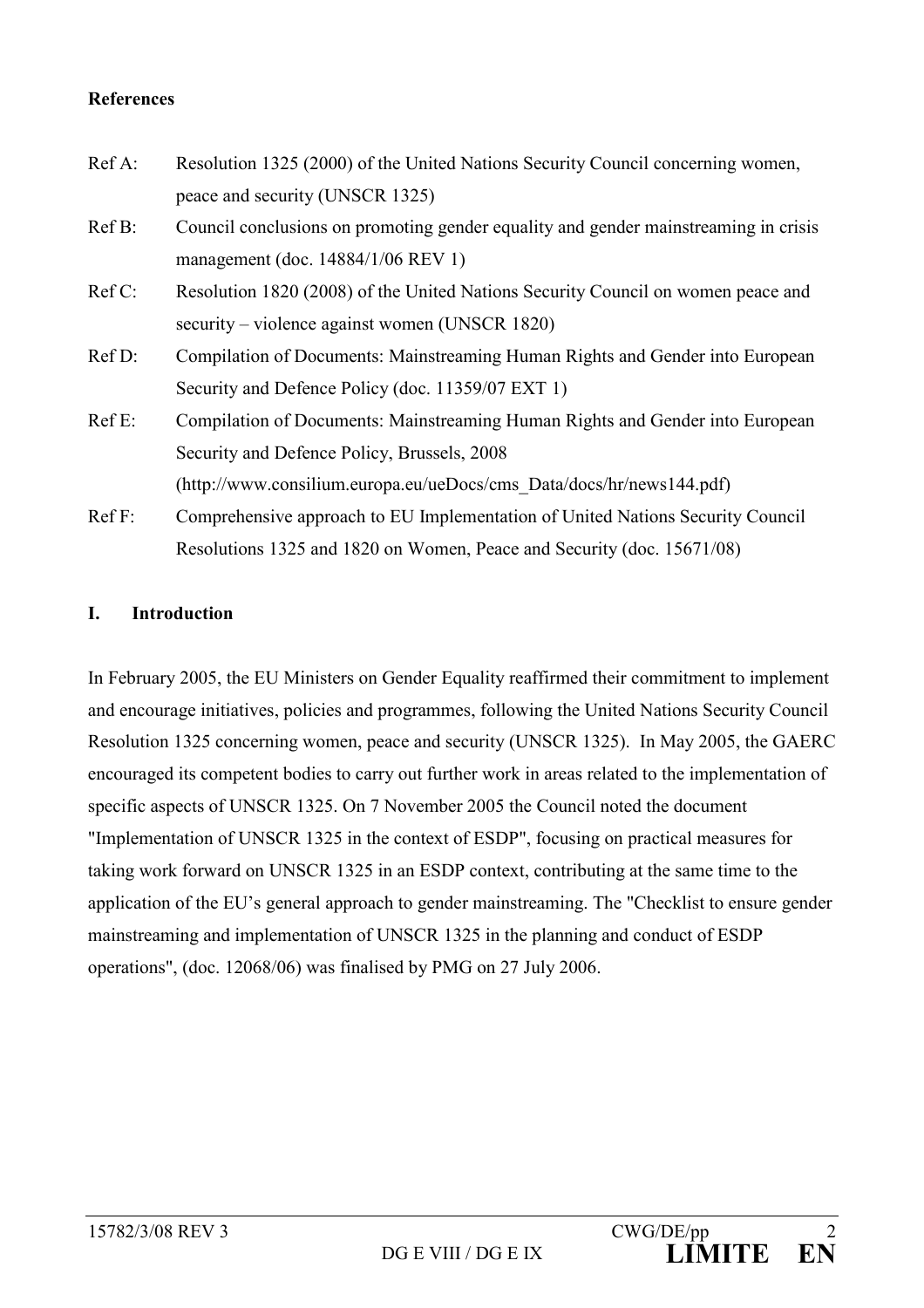UNSCR 1325 calls for increased involvement of women, at all decision making levels, in conflict prevention, crisis management and post-conflict reconstruction. UNSCR 1325 clearly identifies women as important actors in peace-building and conflict mediation. It seeks to expand the contribution of women to field based operations and strives to increase consultation with local and international women's and human rights groups. UNSCR1325 stresses the importance of including gender related issues in training programmes for military and civilian personnel in preparation for deployment.

Gender equality is a fundamental principle of the EU's Common Foreign and Security Policy (CFSP), and as such also a central consideration for crisis management capacity. Gender mainstreaming in the area of ESDP is not a goal in itself; the ultimate objective is to increase the EU's crisis management efficiency.

Gender mainstreaming concerns both sexes, and requires the commitment and participation of both men and women.

Sexual violence when used and commissioned as a tactic of war, constitutes an important factor contributing to exacerbation of conflict situations and obstructs the restoration of enduring peace and security. UNSCR 1820 calls for an immediate and complete cessation by all parties to armed conflict of all acts of sexual violence against civilians with immediate effect. It underlines that rape and other forms of sexual violence can constitute a war crime, a crime against humanity, or a constitutive act with respect to genocide, and therefore calls for the exclusion of sexual violence crimes from amnesty provisions in the context of conflict resolution processes.

UNSCR 1820 underlines the need for continuation and strengthening of the efforts to implement the policy of zero tolerance of sexual exploitation and abuse in UN peace keeping operations. It urges troop and police contributing countries to take appropriate preventive action, including pre-deployment and in-mission awareness training, and other action to ensure full accountability in cases of such conduct involving their personnel.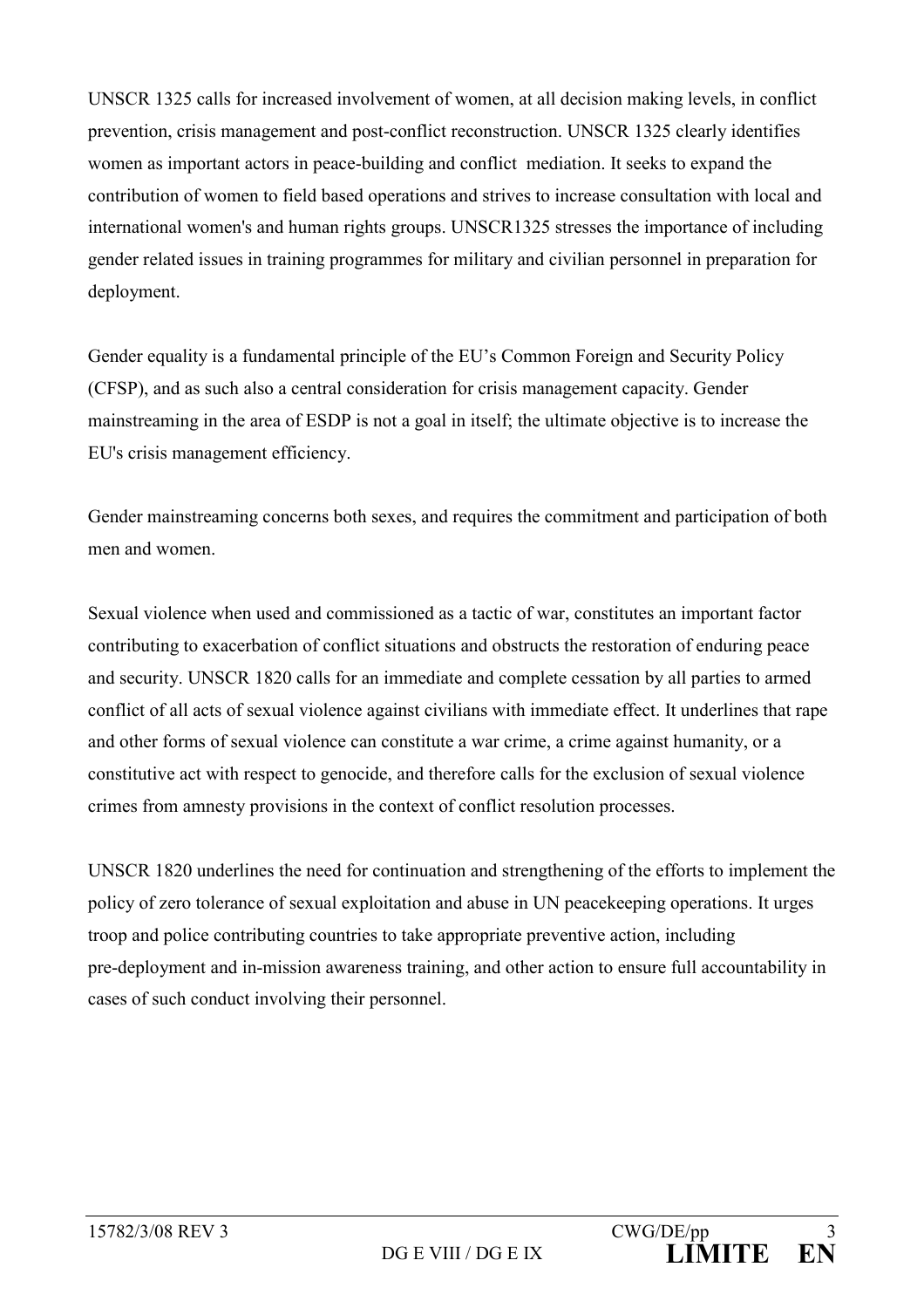#### $\Pi$ . Aim

According to the document "Implementation of UNSCR 1325 in the context of ESDP", the Council General Secretariat was to initiate a review of the implementation of its provisions. Responding to this, and taking into consideration new developments, notably the adoption of UNSCR 1820 and the vast expansion of EU's crisis management activities, this document outlines the state of play and the future challenges in the implementation of UNSCR 1325 and UNSCR 1820 in the context of ESDP. It is also aimed at revising the provisions of the "Checklist to ensure gender mainstreaming and implementation of UNSCR 1325 in the planning and conduct of ESDP operations" (doc. 12068/06), drawing on experiences from the ESDP missions/operations. This document seeks to ensure gender mainstreaming and implementation of UNSCR 1325 and UNSCR 1820 from the early planning to the conduct of ESDP operations, including their follow-up. The document should be used by all actors involved in planning and conducting ESDP missions/operations. It should serve as a reminder and provide concrete examples of what can be done during the different stages of planning, conducting and drawing lessons from ESDP missions/operations.

#### Ш. Measures to implement UNSCR 1325 and UNSCR 1820 - Checklist

#### Measures to increase women's representation at all decision-making levels

- Strategic level:
	- Improve the gender balance in all relevant bodies involved in preparing ESDP missions/operations;
	- Generate a larger pool of potential female candidates for upcoming international assignments and vacancies, in particular senior ESDP positions. To this end, increase the awareness among women of the recruitment opportunities in the ESDP missions/operations;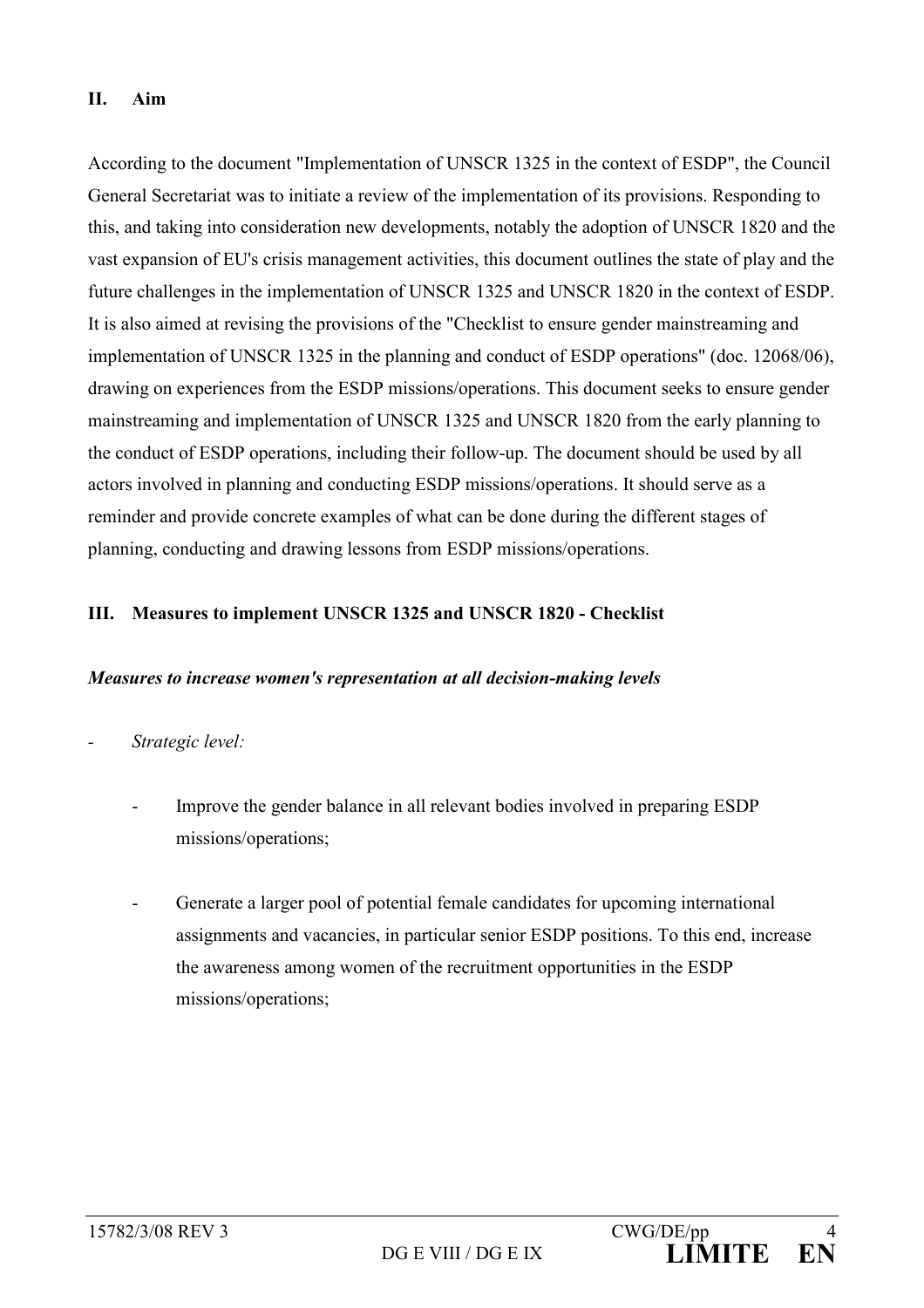- Improve the gender balance in ESDP missions/operations, particularly in the components that have direct contact with the local population. Calls for contribution and force generation conferences should specifically take this into account. While candidate selection will be based on qualifications, it should also consider gender balance. To this end, a follow up of women's representation in ESDP missions/operations, has already been ensured, by i.a. sex-disaggregated data and statistics provided by the EU Member States participating in missions/operations. In this context, with full regard to operational requirements, Member States are encouraged to further promote an appropriate gender balance in all ESDP relevant areas. National best practices on achieving a gender balanced structure in all areas should be shared (e.g. in gender mainstreaming conferences);
- Operational level:
	- Promote the role of women as actors in peace building through their participation in peace negotiations as well as in establishing transitional governments and reconciliation structures (e.g. through the involvement of EUSEC and EUPOL DRC, the input of the local women's groups was facilitated in the Round Table on DRC SSR deliberations).

## Planning and conduct of ESDP missions/operations

#### **ADVANCE PLANNING**  $1)$

## Early Warning and Situation Analysis - EU Watch List

SITCEN and EUMS is to consider gender, including in the context of sexual and gender- $\bullet$ based violence, as a factor in situation analyses and be encouraged to liaise and to share information with other organisations *i.a.* relevant UN agencies, the OSCE, as well as NGOs, who could have valuable information and experiences. The specific situation of both men and women need to be analysed.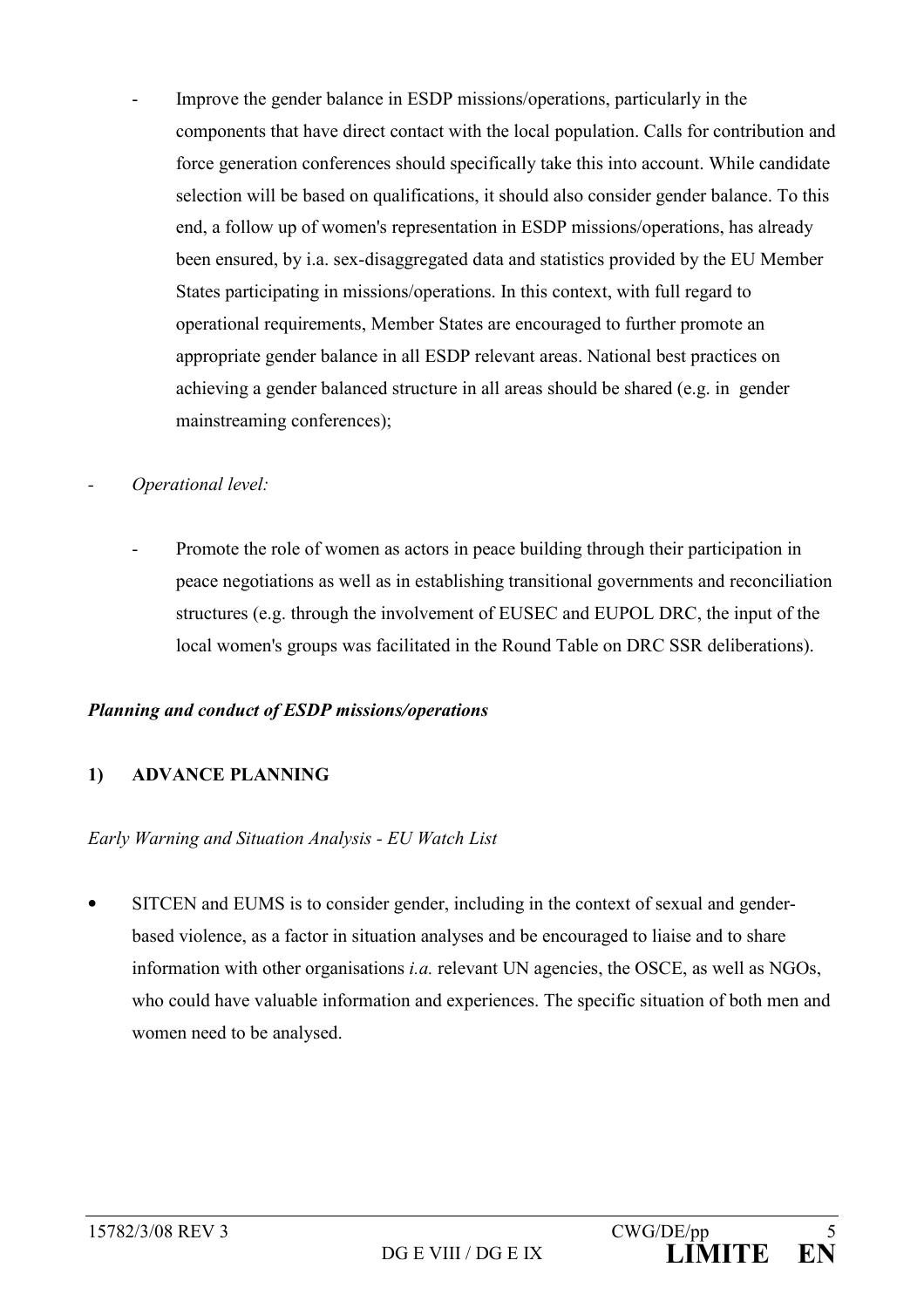### **Exploratory missions, Fact Finding Missions and Planning Teams**

- Exploratory missions, Fact Finding Missions, planning teams and all other planning activities are to consider gender issues and enlist, where appropriate specific gender expertise for the purpose of the mission. A section on gender issues, including as appropriate sexual and gender-based violence aspects, should be included in the reports of the missions.
- The EU Human Rights Fact Sheet should be used when preparing the mission. As appropriate, information should be collected on gender dimensions in all functional areas covered by the assessment. The specific situation of both men and women need to be analysed.
- Depending on the purpose of the mission and the political context, the Fact Finding Mission and planning teams should meet with local and international non-state actors promoting human rights and gender issues in the area of operation, to assess specific issues related to the situation of women. Where applicable, meetings with women in decision-making functions should also be held
- The Personal Representative of the SG/HR for human rights or a OHQ gender adviser will provide advice throughout the planning process.

## Crisis Management Concept/Strategic Options/Initiating Military Directive

Situation assessments should include a summary of gender related issues, including the possible threat of the use or the actual use of sexual and gender-based violence in the area of operation.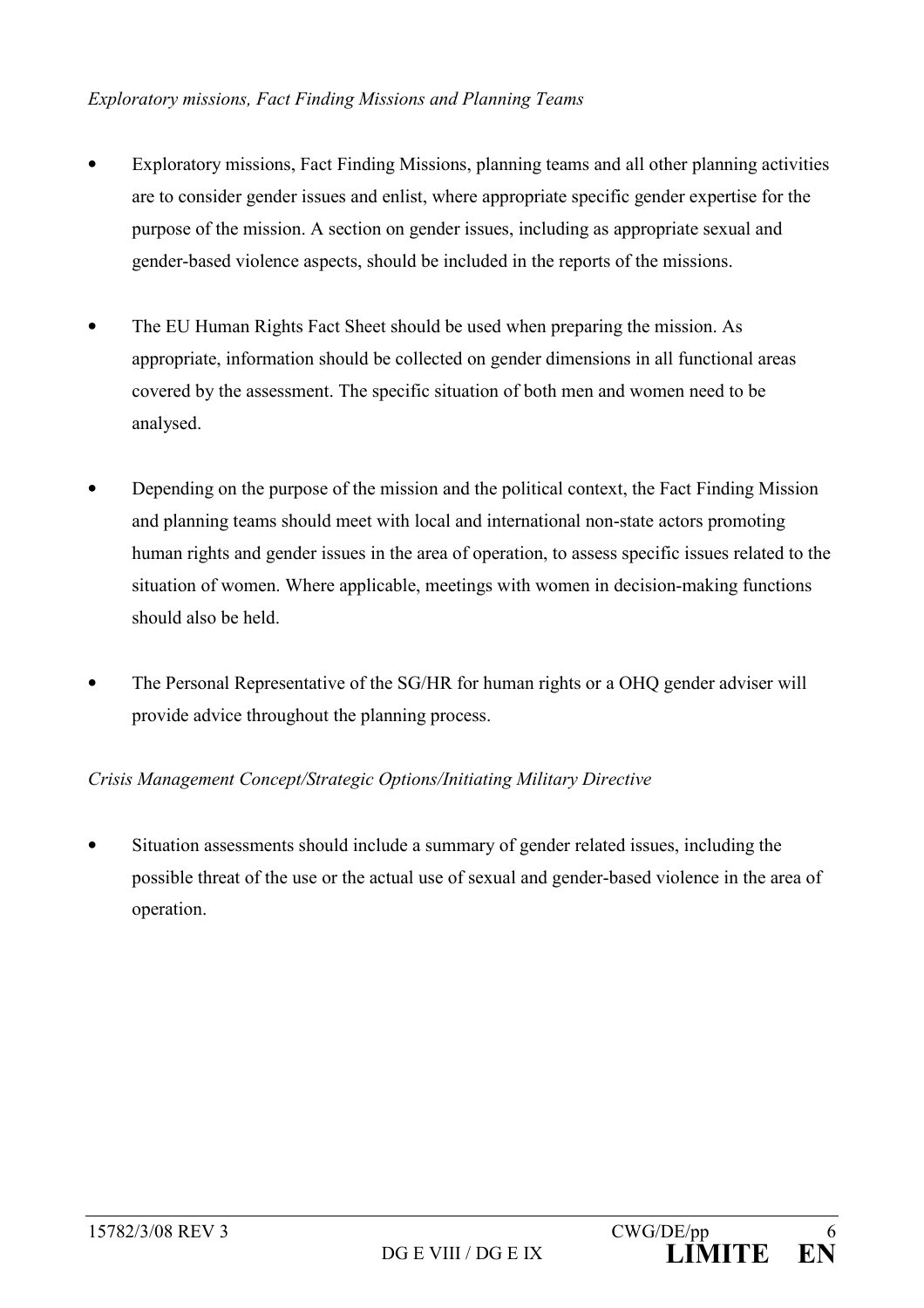#### $2)$ **JOINT ACTION ESTABLISHING AN ESDP MISSION/OPERATION - FINANCIAL ASPECTS**

Budgetary provisions for gender and human rights expertise and outreach activities should be made, according to the mandate of the mission, in order to raise awareness of these issues and promote better commitment from the missions/operations.

#### **OPERATIONAL PLANNING**  $3)$

## Concept of Operations - CONOPS

- If specific concerns and priorities have been identified in the Crisis Management Concept and if it has been agreed that they should be taken into account by the EU mission/operation, the concept of operations should address this by way of appropriate identification of related tasks.
- During the development of the CONOPS, the need for a dedicated and adequately trained  $\bullet$ (prior to deployment) gender adviser needs to be assessed, depending on the mandate and size of the mission/operation.

## **Operation Plan - OPLAN**

- The OPLAN for every ESDP mission/operation must include an annex including specific standards of behaviour, based on the agreed generic standards of behaviour (doc. 8373/3/05) and taking into account the specific situation in the area of operation.
- Where relevant, the OPLAN should contain guidance on gender issues, in line with the mandate, developing the tasks identified in the CONOPS. The OPLAN should also include a requirement to report on gender related aspects, including - as appropriate - issues related to sexual and gender-based violence.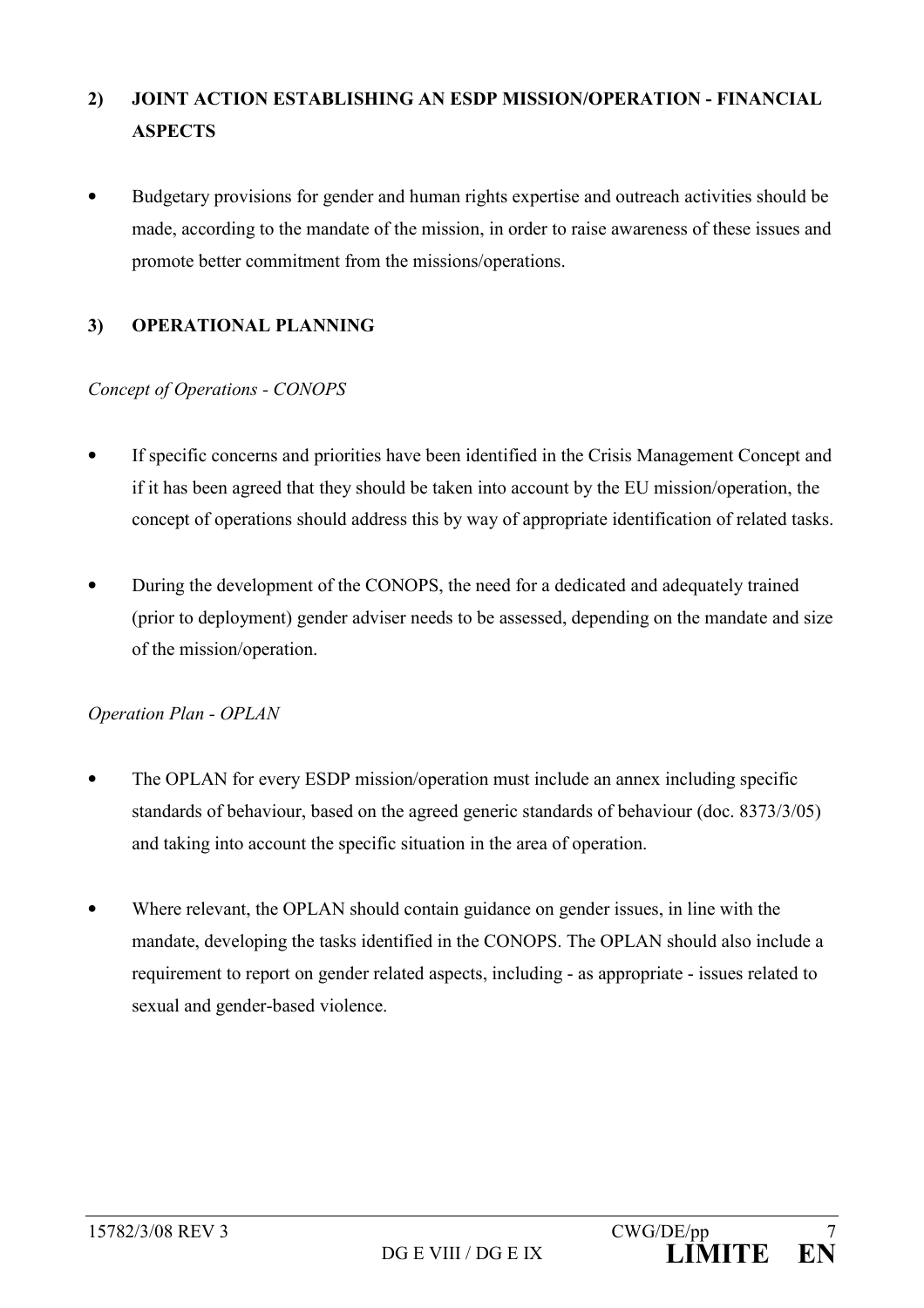#### $\overline{4}$ **FORCE GENERATION/CALL FOR CONTRIBUTIONS**

- As a general rule, within the EUSR staff and ESDP missions/operations personnel with responsibility for gender issues are to be identified or included. Where relevant, such staff will serve as focal points and technical expertise. Gender expertise should be identified at all levels, including senior decision-making level, as early as possible in order to make the best use of the expertise during the detailed planning of the mission/operation.
- All calls for contributions and invitations to Force Generation Conferences should include the following sentence: "The EU strives for an improved gender balance in ESDP missions/operations, in conformity with UNSCR 1325. The General Secretariat (Head of Mission/The Operation Commander) encourages Contributing States and European Institutions to take this into account when offering contributions". The call for contributions should also stress any specific needs related to gender issues (e.g. the need for both men and women in border controls, male and female soldiers at check points, male and female personnel at field hospitals, male and female police and prisons officers, the need for both men and women in Civil-Military Co-operation (CIMIC), Psychological Operations (PSYOPS) and Human Intelligence (HUMINT) teams, as well as in normal patrols, etc).

#### **CONDUCT OF OPERATIONS**  $5)$

The Chain of Command is to ensure the implementation of the gender related tasks set out in  $\bullet$ the OPLAN and consider how each component of the mission might take account of gender issues, including on the issues related to possible use of sexual and gender-based violence (in the area of operation).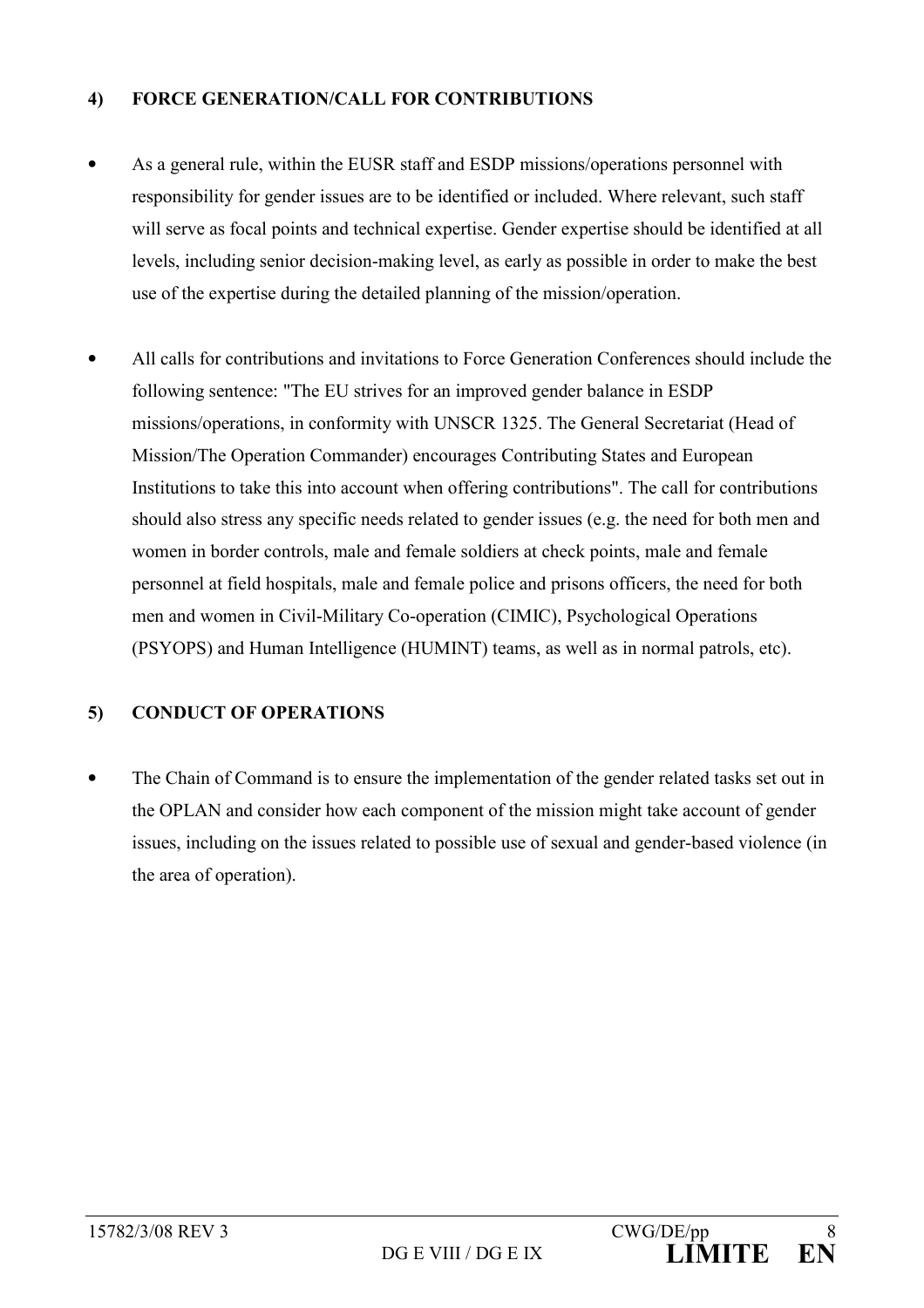- The gender adviser (or another member of the mission/operation in cases where there is no gender adviser) should be in charge of following up on reports from the mission/operation reporting sexual and gender-based violence. On the basis of direction given by the chain of command, the gender adviser should be encouraged to contact the appropriate actors on the ground (EU or other) in order that they take action about the reported sexual and gender based violence
- A gender perspective is to be integrated into policies, programmes and projects, the information strategy of the mission/operation and when conducting different out-reach projects to the local community, monitoring and data collections, depending on the mandate.
- Gender advisers should be able to communicate on specific gender issues directly with appropriate structures within the Council and the Commission services, in accordance with the directions of the mission's/operation's Chain of Command.

## Reporting

- As a general rule, gender related aspects, including information on sexual and gender based violence as well as local women's role as actors should be included in the regular and frequent reports by the EUSRs, HoMs or Commanders, as well as in the reports provided by each component of the mission/operation, to their Chain of Command.
- The Member States should inform the Chain of Command on the gender ratio in their force contributions so as to allow their inclusion in the reports.
- The reports should include information on consultations with local and international non-state actors promoting human rights and gender equality, when it is part of the mission/operation.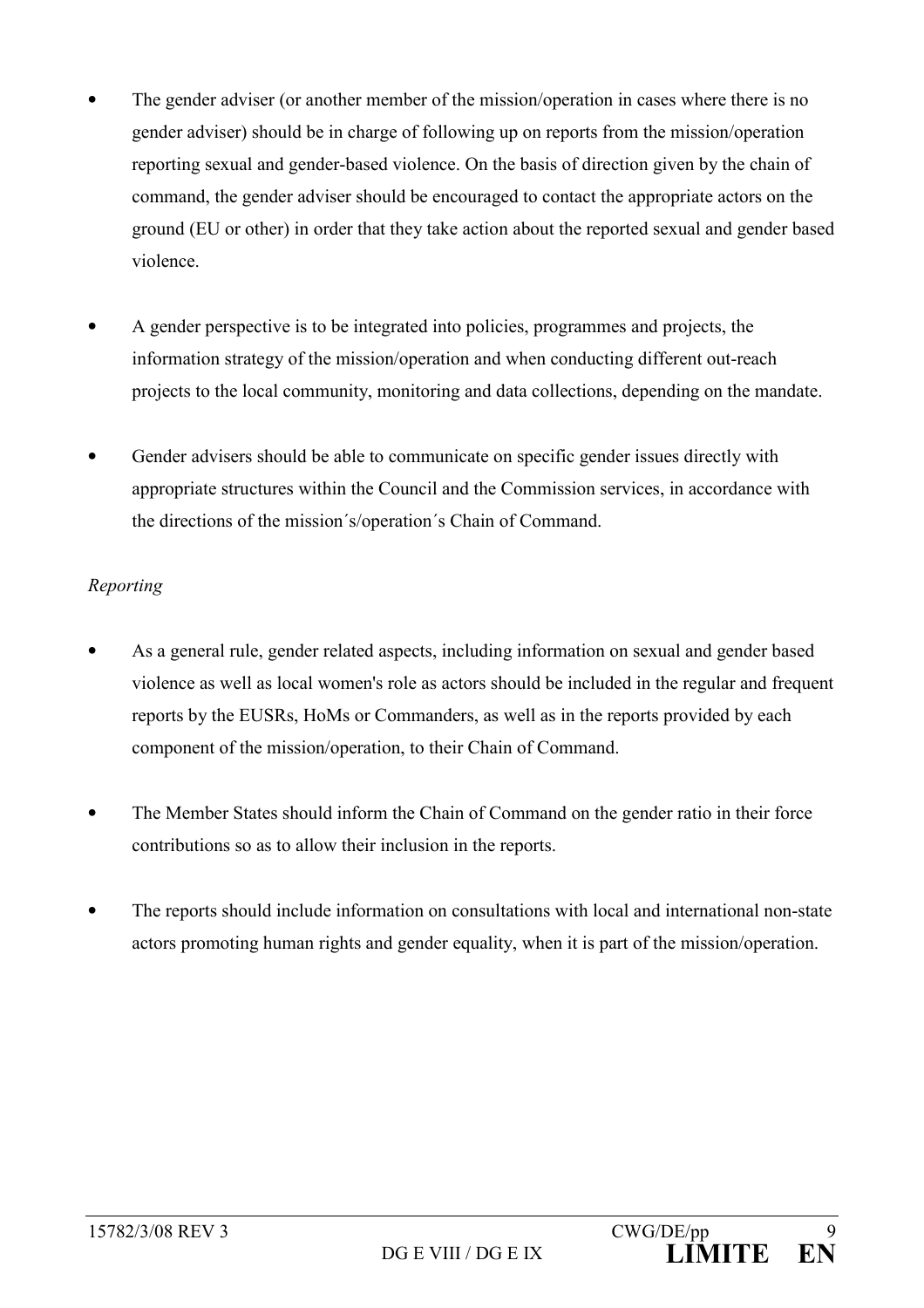- Reporting should also include a reference to achievements with regard to gender equality of the local counterparts (police, military, local authorities, etc.) when it is a part of the mandate of the mission/operation.
- The HoMs or Commanders should be encouraged to cover in their briefings to the relevant Council bodies the mission-specific gender mainstreaming issues. Briefings on the missions' gender issues, could be provided as a useful tool to sensitise the relevant committees and working groups to the issue concerned.
- EUSRs, HoMs and Commanders are to ensure that breaches of the agreed standards of behaviour are reported within the EU Chain of Command.

## Reviews

- Gender and standards of behaviour should be included in the regular mission reviews. This should be done as a routine and not only when problems have occurred.
- If possible, the contribution of EUSR's work and ESDP missions/operations on the situation of men and women in the area of operation should be assessed.
- If possible, the contribution of gender mainstreaming to the effectiveness of the ESDP mission/operation should be assessed.

## Supervision and disciplinary matters

In line with the Generic Standards of Behaviour, all ESDP missions should have clear and appropriate provisions for the handling of gender-related complaints, including sexual assault and sexual harassment. The Force Commanders/HoMs must ensure that their personnel are aware of complaint procedures. The officer to whom the complaints are to be reported, should not be the same person as the gender adviser.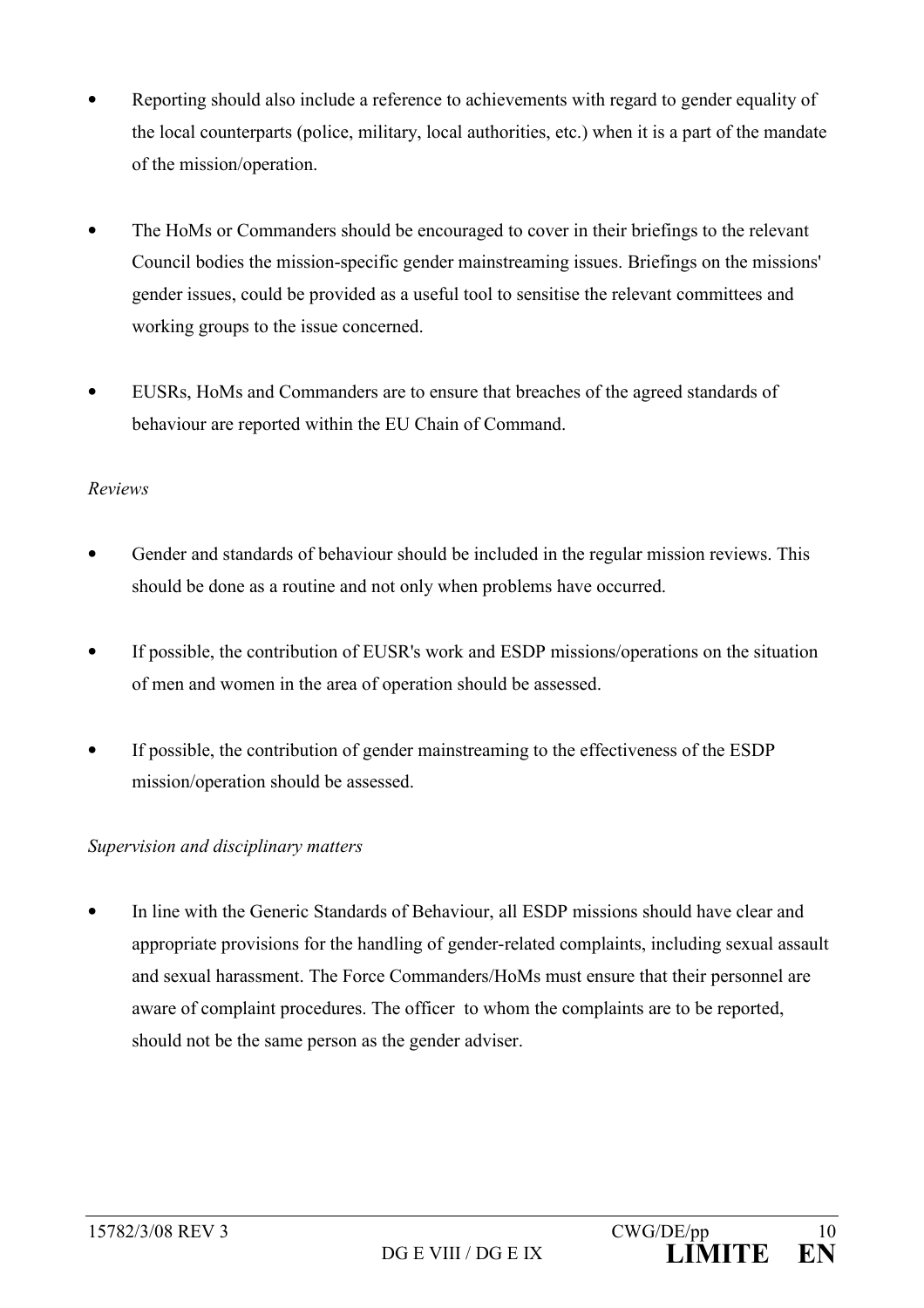Contact with local and international non-state actors promoting human rights and gender equality (or governmental and non-governmental organisations promoting women's rights)

In addition to the work conducted by the force, in the area where an EU operation/mission is deployed, the EU should:

- work closely together with the national and local authorities and civil society in order to promote the importance of gender equality, including actions against the use of sexual and gender-based violence, taking into account each specific situation. As part of the wider process of consultation, with all relevant parties the EU should ensure that it solicits and incorporates the views of women and women rights groups in order to promote their participation.
- coordinate with local and international non-state actors promoting human rights and gender equality: a list of local women's groups working and international women's groups present in the area of operation should be compiled, regular meetings should be held in order to identify issues of concern, contacts should be sought, where applicable, with women in decisionmaking positions.
- stress the importance attached to gender mainstreaming and further actions against the use of sexual and gender-based violence and encourage local authorities to implement a gender sensitive policy, depending on the mandate. If the EUSR and/or the ESDP mission/operation is involved in peace negotiations and reconciliation processes, the active involvement of local women in these processes should be encouraged.

Within the confines of the mandate as defined in the planning documents the EU operation/mission should support these efforts. In particular the gender adviser should be asked to establish the necessary contacts as directed by his/her Chain of Command.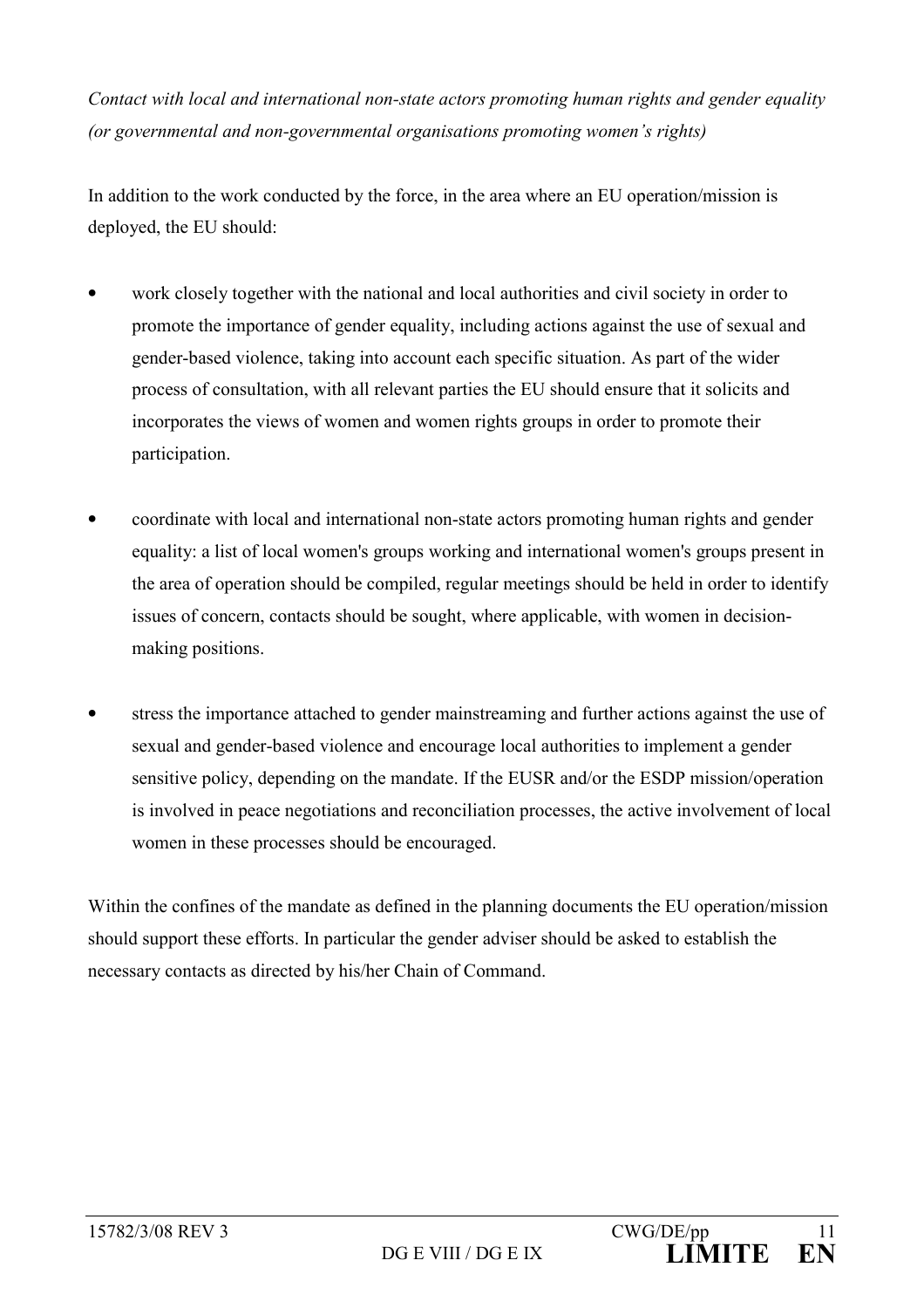- In the area of an ESDP mission/operation the EU should call on all parties to take special  $\bullet$ measures to protect civilians, in particular women and girls, from sexual and gender-based violence, particularly rape and other forms of sexual abuse and exploitation, forced labour, trafficking and all other forms of violence in situations of armed conflict and post-conflict environment
- ESDP personnel should be fully informed and trained on the Generic Standards of Behaviour for ESDP Operations.

# Training

- As a general rule and in addition to regular training the HoM/the Operation Commander should, before taking up his/her duties, be briefed by the relevant Council and Commission services on the EU policies and concepts relative to the implementation of UNSCR 1325 and **UNSCR 1820**
- Pre-deployment training should include gender, UNSCR 1325 and UNSCR 1820 training. Member States should be urged to develop and offer training courses on gender in ESDP missions/operations complementing their broader human rights training<sup>1</sup>. The ESDP training activities under the responsibility of the European Security and Defence College (ESDC) are to reflect the gender perspective.

 $\mathbf{1}$ In this context a curriculum developed by the Hungarian Ministry of Defence for a seminar on Gender and ESDP that took place in April 2007 could be used as an example. Other curricula have also been developed, i.a. by UN DPKO and the Geneva Centre for the Democratic Control of the Armed Forces (DCAF).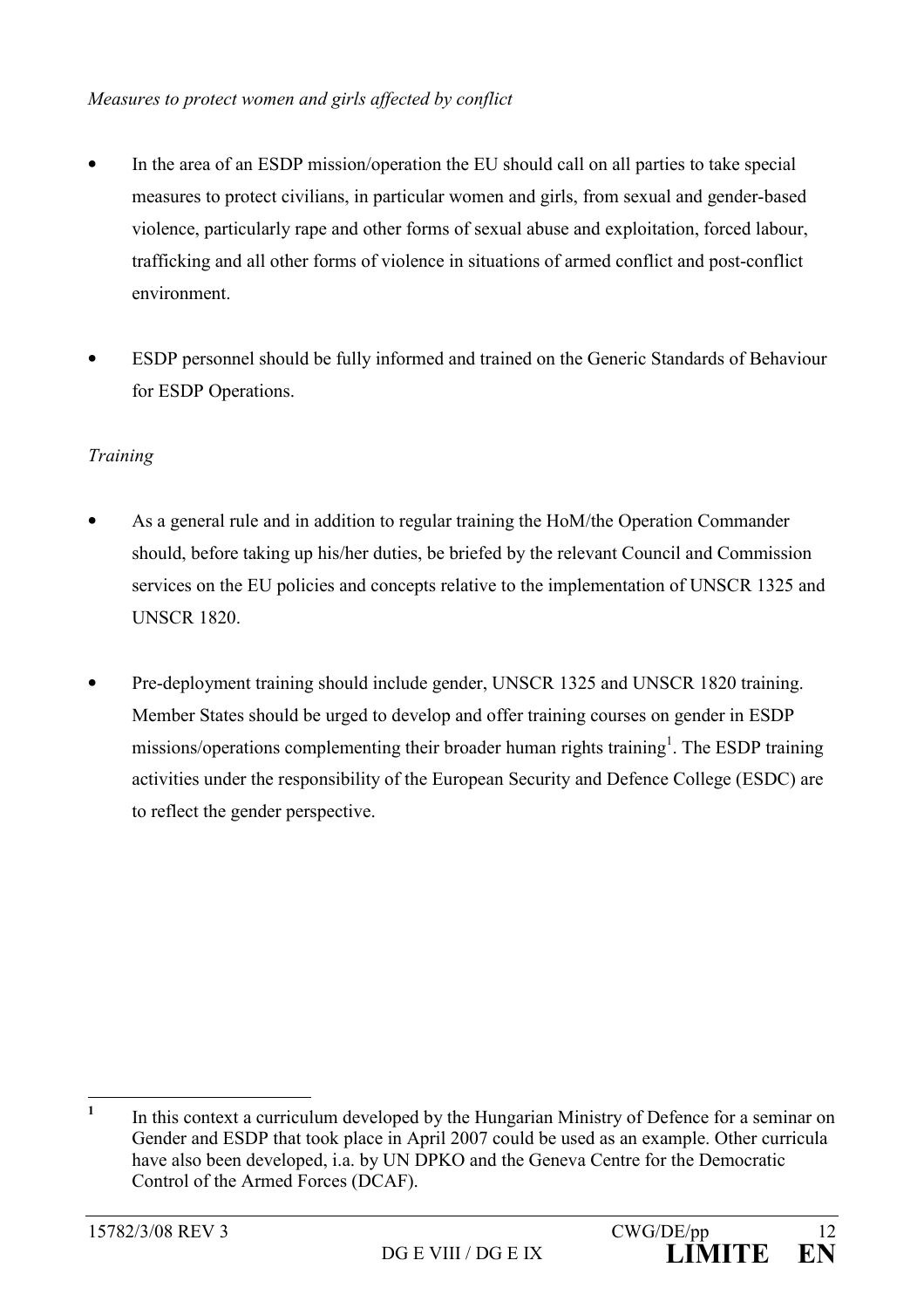- During ongoing missions, mission personnel should receive training on gender issues including on sexual and gender based violence (GBV) (i.a. in EUPOL DRC, GBV has been included in the future training curricula for the police, in the training for investigation police and specialised GBV units in the project of the pilot commissariat of the Committee of Police Reform). In-mission training should also ensure adherence to the standards of behaviour as well as emphasise zero tolerance for abuse and misconduct.
- An increased participation of women in the missions/operations training activities for the local population should be encouraged (e.g. the experience of EUJUST Lex - in training 20 female judges and 47 female penitentiary officers - shows that consolidated efforts on the part of the Mission have proved to be an efficient method to raise the awareness of gender issues of the local authorities).
- The use of UN and other external gender experts to assist in preparing training materials and  $\bullet$ as visiting lecturers to EU training activities in ESDP programmes should be considered, as well as the use of the UN's Gender Resource Package for Peace Keeping Operations.

#### **LESSONS IDENTIFIED** 6

- Gender mainstreaming and implementation of UNSCR 1325 and UNSCR 1820 should be included (and evaluated) as a specific item in the lessons processes.
- Networking among the gender advisers on the ground should be encouraged (e.g. by creation of mailing lists, or in the format of networking conferences) to exchange best practices and lessons from all missions, whilst fully respecting the Chain of Command of each operation/mission. The Council Secretariat should facilitate these efforts, as appropriate.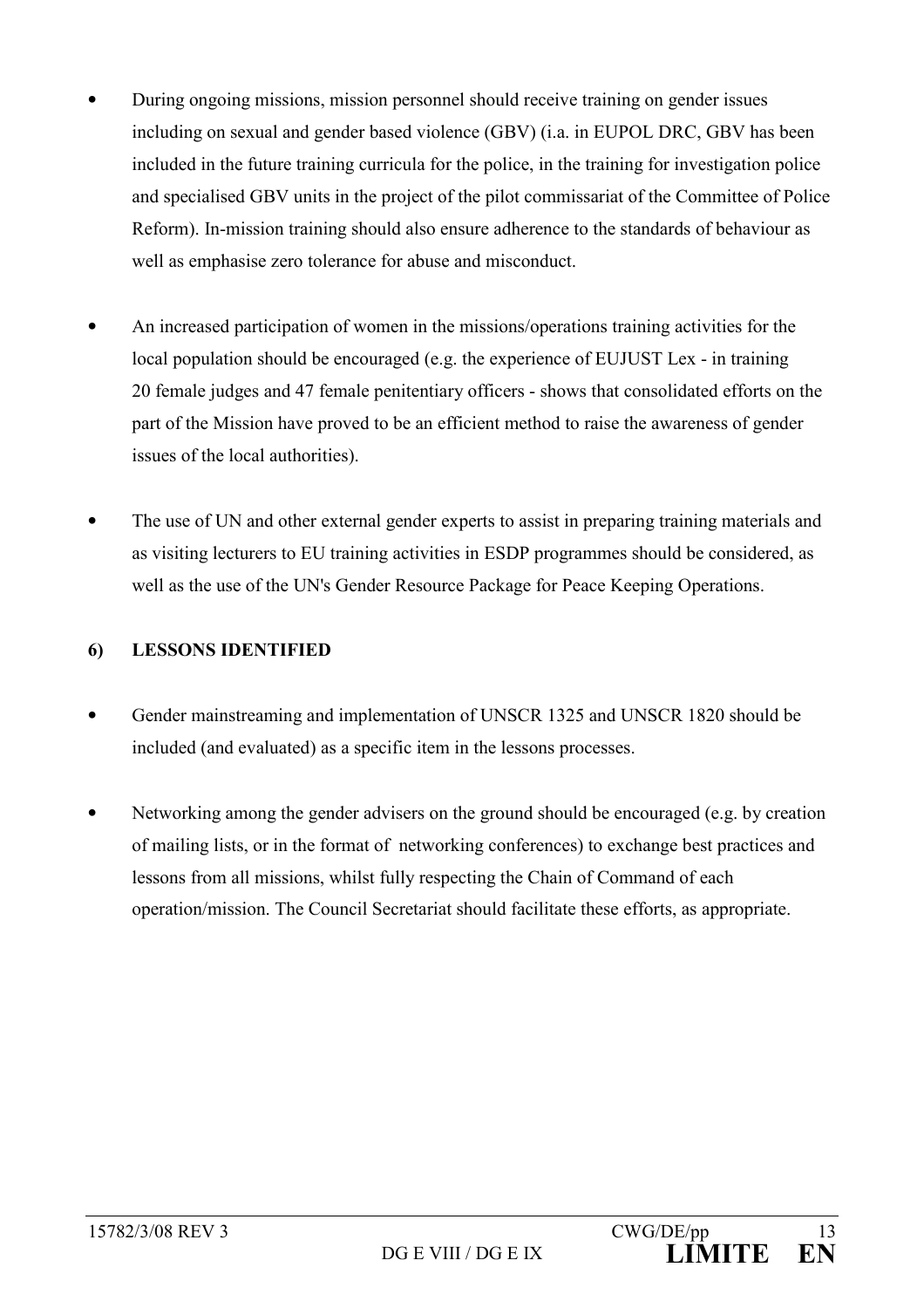#### $\overline{7}$ **OTHER PROVISIONS**

- Disarmament, demobilisation and reintegration (DDR) programmes should include excombatants of both sexes and their families on equal terms, taking into account the particular role played by women and girls in contemporary armed conflicts and the impact of conflicts on them (see: 'EU Concept for support to Disarmament, Demobilisation and Reintegration (DDR)', European Commission and Council of the European Union, Brussels, 2006);
- EU engagements in support of the security sector reform (SSR) should take into account  $\bullet$ implementation of UNSCR1325 and UNSCR 1820 (see: Concept for ESDP support to Security Sector Reform - adopted in November 2005, A Concept for European Community Support for Security Sector Reform);
- Policies aimed at the protection and reintegration of Refugees and Internally Displaced  $\bullet$ Persons (IDPs) should take gender issues, including the possible issue of sexual and genderbased violence, into account;
- Cooperation, information sharing and exchange of best practices with international  $\bullet$ organisations such as the UN, the OSCE, NATO, ICRC, ICC and international NGOs should be increased, and the implementation of UNSCR 1325 and UNSCR 1820 included in the regular dialogue with these organisations;
- Promote the importance of gender and prevention of sexual and gender-based violence issues in the framework of EU relations with third countries or regional organisations in the field of ESDP:
- Ensure that aspects of gender and aspects with regard to sexual and gender-based violence are further reflected in public information on ESDP;